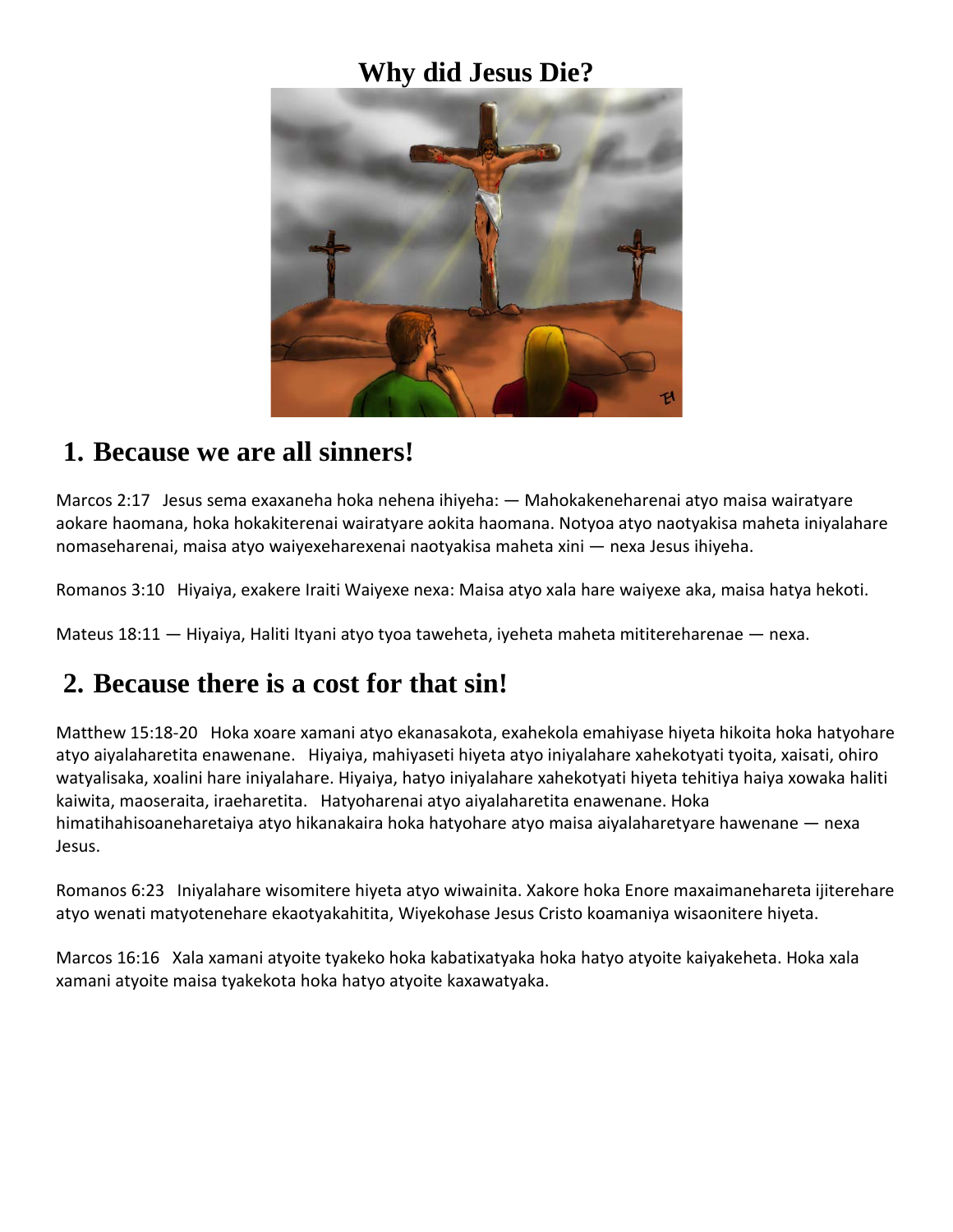

**There is a cost for sin!**

# **3. Because Jesus died and paid for our sins on the cross!**

Mateus 1:21 Awenakisaite haisani enamokose. Tyaonaite hoka maika hakaixaretene Jesus. Hatyo atyoite iyehetehena haliti haomanerenai iniyalahare enómaneha nonitata — nexa.

Romanos 5:8 Enore atyo hotikisa hawaiyexehare womana. Hiyaiya, iniyalahare nomaseharenae xakore wiso hoka Cristo waini womana.

João 3:16 Enore atyo tyotya halitinai awaiyetita hoka haisani haterore axikatya halitinai koni waini enomanaha maheta hoka tyakekohenerenenai maisa wainita maheta hoka tyaonaha mene matyotenehare maheta.

Mateus 18:11 — Hiyaiya, Haliti Ityani atyo tyoa taweheta, iyeheta maheta mititereharenae — nexa.

## **4. Salvation is a free gift, not by good works. You must take God's word for it, and trust Jesus alone!**

Atos 4:12 Ekoamaniyata takita Enore maniya wikaxomokakita. Hatyo taita iniyalahare wenati nonitata iyehitita haliti. Maisa hatya aka hoka nikare iniyalahare emaisatyare. Enore atyo exe exaliti moka hoka hatyo hiyeta tyotya waiyexe maniya tyaohenahitaha maheta — nexa.

Efésios 2:8-9 Hiyaiya, Enore xawaiyera hiyeta atyo xikaiyakeheta xityakekone hiyeta. Hatyoharenai atyo maisa xinalitare xini tyoita, xakore hoka Enore xekane maxaimanehare atyo. Xikaiyakehetehenere atyo maisa xaiyateretyoa xahahenere xaimane xini, hoka hatyo hiyeta maisaiya xala hare aokowiharetyoita.

Tito 3:5 hoka waiyexe maniya moheta wiso iniyalahare nonitata. Maisa xoalini hare waiyexe wisomitere hiyeta xini. Haxairakoaneharera wiso hiyeta. Isekohaliti Waiyexe hiyeta wawenane waiyexe maniya moheta, hoka waitare awenakiheta wiso hoka isa waitare wenati womana.

## **5. We must put our faith and trust in Christ alone!**